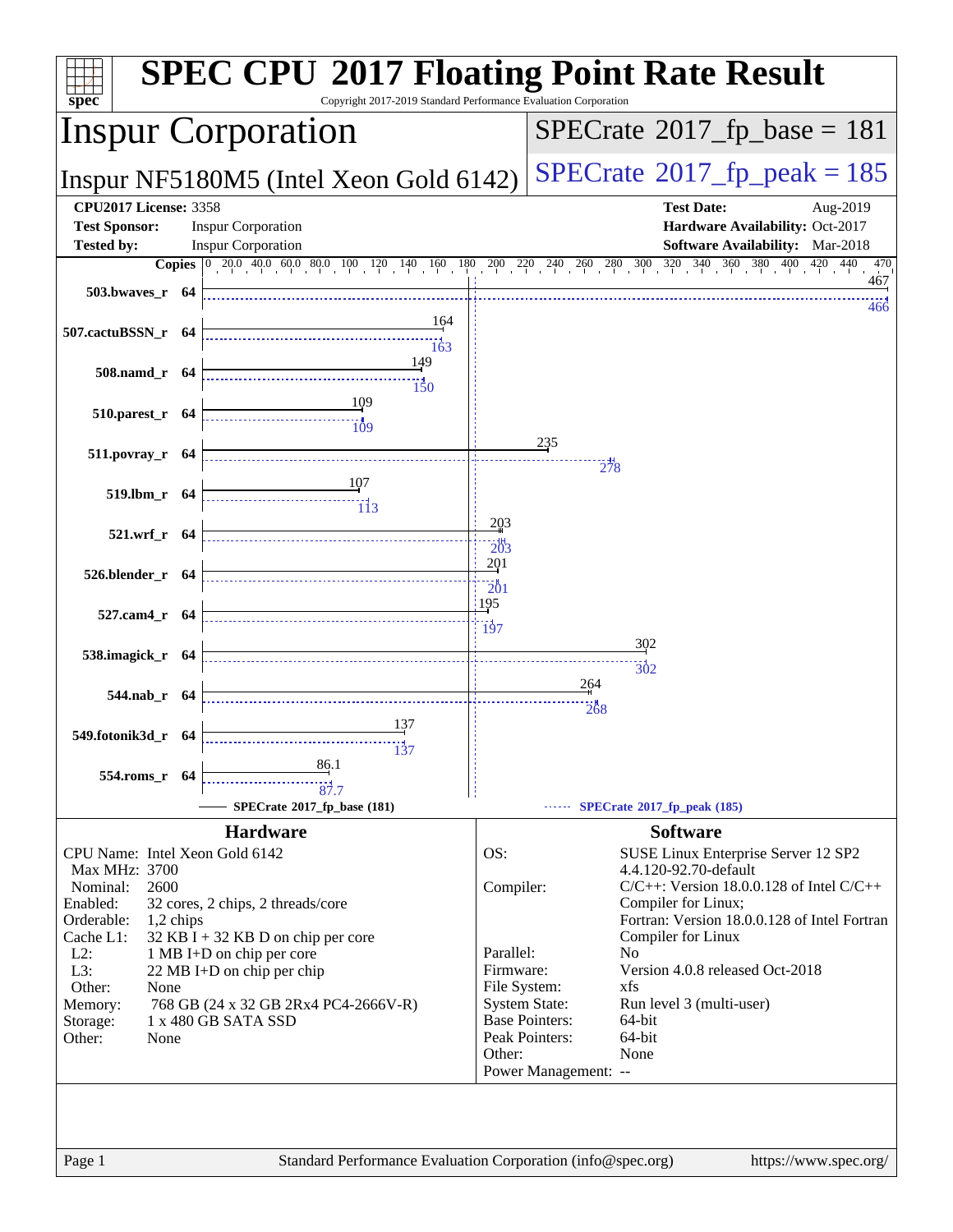| <b>SPEC CPU®2017 Floating Point Rate Result</b>                          |                                                              |                           |       |                |              |                |             |               |                |              |                                |              |                                        |              |
|--------------------------------------------------------------------------|--------------------------------------------------------------|---------------------------|-------|----------------|--------------|----------------|-------------|---------------|----------------|--------------|--------------------------------|--------------|----------------------------------------|--------------|
| spec<br>Copyright 2017-2019 Standard Performance Evaluation Corporation  |                                                              |                           |       |                |              |                |             |               |                |              |                                |              |                                        |              |
| <b>Inspur Corporation</b>                                                |                                                              |                           |       |                |              |                |             |               |                |              | $SPECTate@2017_fp\_base = 181$ |              |                                        |              |
| $SPECTate@2017_fp\_peak = 185$<br>Inspur NF5180M5 (Intel Xeon Gold 6142) |                                                              |                           |       |                |              |                |             |               |                |              |                                |              |                                        |              |
| <b>CPU2017 License: 3358</b><br><b>Test Date:</b><br>Aug-2019            |                                                              |                           |       |                |              |                |             |               |                |              |                                |              |                                        |              |
| <b>Test Sponsor:</b>                                                     | Hardware Availability: Oct-2017<br><b>Inspur Corporation</b> |                           |       |                |              |                |             |               |                |              |                                |              |                                        |              |
| <b>Tested by:</b>                                                        |                                                              | <b>Inspur Corporation</b> |       |                |              |                |             |               |                |              |                                |              | <b>Software Availability:</b> Mar-2018 |              |
| <b>Results Table</b>                                                     |                                                              |                           |       |                |              |                |             |               |                |              |                                |              |                                        |              |
| <b>Base</b>                                                              |                                                              |                           |       |                |              |                | <b>Peak</b> |               |                |              |                                |              |                                        |              |
| <b>Benchmark</b>                                                         | <b>Copies</b>                                                | <b>Seconds</b>            | Ratio | <b>Seconds</b> | <b>Ratio</b> | <b>Seconds</b> | Ratio       | <b>Copies</b> | <b>Seconds</b> | <b>Ratio</b> | <b>Seconds</b>                 | <b>Ratio</b> | <b>Seconds</b>                         | <b>Ratio</b> |
| 503.bwaves r                                                             | 64                                                           | 1375                      | 467   | 1376           | 467          | 1376           | 467         | 64            | 1376           | 466          | 1378                           | 466          | 1377                                   | 466          |
| 507.cactuBSSN_r                                                          | 64                                                           | 495                       | 164   | 495            | 164          | 495            | 164         | 64            | 499            | 163          | 498                            | 163          | 498                                    | 163          |
| 508.namd_r                                                               | 64                                                           | 408                       | 149   | 409            | 149          | 408            | 149         | 64            | 404            | 151          | 404                            | 150          | 404                                    | 150          |
| 510.parest_r                                                             | 64                                                           | 1542                      | 109   | 1544           | 108          | 1541           | 109         | 64            | 1546           | 108          | 1536                           | 109          | 1533                                   | 109          |
| 511.povray_r                                                             | 64                                                           | 636                       | 235   | 636            | 235          | 636            | 235         | 64            | 533            | 280          | 539                            | 277          | 538                                    | 278          |
| 519.lbm r                                                                | 64                                                           | 633                       | 107   | 634            | 106          | 633            | 107         | 64            | 599            | 113          | 599                            | 113          | 598                                    | 113          |
| 521.wrf r                                                                | 64                                                           | 702                       | 204   | 706            | 203          | 710            | 202         | 64            | 698            | 205          | 710                            | 202          | 705                                    | 203          |
| 526.blender r                                                            | 64                                                           | 486                       | 201   | 485            | 201          | 486            | 201         | 64            | 487            | 200          | 484                            | 201          | 484                                    | <b>201</b>   |
| 527.cam4 r                                                               | 64                                                           | 577                       | 194   | 575            | 195          | 575            | 195         | 64            | 567            | 197          | 567                            | 198          | 567                                    | <u>197</u>   |
| 538.imagick_r                                                            | 64                                                           | 527                       | 302   | 527            | 302          | 527            | 302         | 64            | 527            | 302          | 527                            | 302          | 527                                    | 302          |
| 544.nab r                                                                | 64                                                           | 408                       | 264   | 410            | 263          | 407            | 264         | 64            | 401            | 268          | 401                            | 269          | 403                                    | 267          |
| 549.fotonik3d r                                                          | 64                                                           | 1816                      | 137   | 1818           | 137          | 1813           | 138         | 64            | 1816           | 137          | 1816                           | 137          | 1818                                   | 137          |
| 554.roms r                                                               | 64                                                           | 1180                      | 86.2  | 1182           | 86.1         | 1184           | 85.9        | 64            | 1160           | 87.7         | 1160                           | 87.7         | 1159                                   | 87.7         |
| $SPECrate*2017_fp\_base =$<br>181                                        |                                                              |                           |       |                |              |                |             |               |                |              |                                |              |                                        |              |
| $SPECrate^{\circ}2017$ fp peak =                                         |                                                              |                           | 185   |                |              |                |             |               |                |              |                                |              |                                        |              |

Results appear in the [order in which they were run.](http://www.spec.org/auto/cpu2017/Docs/result-fields.html#RunOrder) Bold underlined text [indicates a median measurement.](http://www.spec.org/auto/cpu2017/Docs/result-fields.html#Median)

### **[Submit Notes](http://www.spec.org/auto/cpu2017/Docs/result-fields.html#SubmitNotes)**

 The numactl mechanism was used to bind copies to processors. The config file option 'submit' was used to generate numactl commands to bind each copy to a specific processor. For details, please see the config file.

### **[Operating System Notes](http://www.spec.org/auto/cpu2017/Docs/result-fields.html#OperatingSystemNotes)**

Stack size set to unlimited using "ulimit -s unlimited"

### **[General Notes](http://www.spec.org/auto/cpu2017/Docs/result-fields.html#GeneralNotes)**

Environment variables set by runcpu before the start of the run: LD\_LIBRARY\_PATH = "/home/CPU2017/lib/ia32:/home/CPU2017/lib/intel64:/home/CPU2017/je5.0.1-32:/home/CPU2017/je5.0.1-64"

 Binaries compiled on a system with 1x Intel Core i7-4790 CPU + 32GB RAM memory using Redhat Enterprise Linux 7.4 Transparent Huge Pages enabled by default Prior to runcpu invocation Filesystem page cache synced and cleared with: sync; echo 3> /proc/sys/vm/drop\_caches runcpu command invoked through numactl i.e.: numactl --interleave=all runcpu <etc>

Yes: The test sponsor attests, as of date of publication, that CVE-2017-5754 (Meltdown)

**(Continued on next page)**

| Page 2 | Standard Performance Evaluation Corporation (info@spec.org) | https://www.spec.org/ |
|--------|-------------------------------------------------------------|-----------------------|
|--------|-------------------------------------------------------------|-----------------------|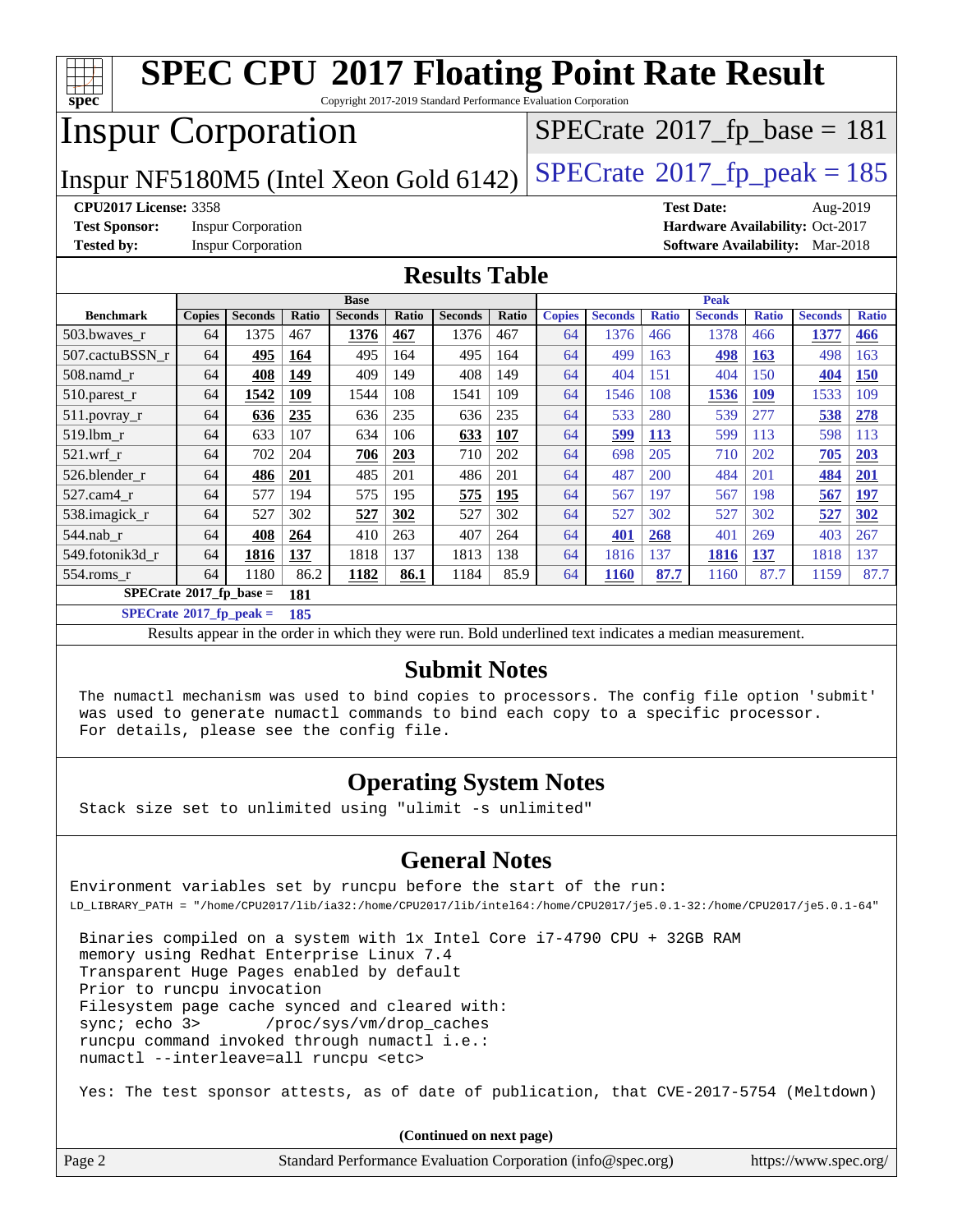# **[SPEC CPU](http://www.spec.org/auto/cpu2017/Docs/result-fields.html#SPECCPU2017FloatingPointRateResult)[2017 Floating Point Rate Result](http://www.spec.org/auto/cpu2017/Docs/result-fields.html#SPECCPU2017FloatingPointRateResult)**

Copyright 2017-2019 Standard Performance Evaluation Corporation

## Inspur Corporation

 $SPECTate@2017_fp\_base = 181$ 

Inspur NF5180M5 (Intel Xeon Gold  $6142$ ) [SPECrate](http://www.spec.org/auto/cpu2017/Docs/result-fields.html#SPECrate2017fppeak)<sup>®</sup>[2017\\_fp\\_peak = 1](http://www.spec.org/auto/cpu2017/Docs/result-fields.html#SPECrate2017fppeak)85

**[spec](http://www.spec.org/)**

**[Test Sponsor:](http://www.spec.org/auto/cpu2017/Docs/result-fields.html#TestSponsor)** Inspur Corporation **[Hardware Availability:](http://www.spec.org/auto/cpu2017/Docs/result-fields.html#HardwareAvailability)** Oct-2017 **[Tested by:](http://www.spec.org/auto/cpu2017/Docs/result-fields.html#Testedby)** Inspur Corporation **[Software Availability:](http://www.spec.org/auto/cpu2017/Docs/result-fields.html#SoftwareAvailability)** Mar-2018

**[CPU2017 License:](http://www.spec.org/auto/cpu2017/Docs/result-fields.html#CPU2017License)** 3358 **[Test Date:](http://www.spec.org/auto/cpu2017/Docs/result-fields.html#TestDate)** Aug-2019

### **[General Notes \(Continued\)](http://www.spec.org/auto/cpu2017/Docs/result-fields.html#GeneralNotes)**

 is mitigated in the system as tested and documented. Yes: The test sponsor attests, as of date of publication, that CVE-2017-5753 (Spectre variant 1) is mitigated in the system as tested and documented. Yes: The test sponsor attests, as of date of publication, that CVE-2017-5715 (Spectre variant 2) is mitigated in the system as tested and documented.

### **[Platform Notes](http://www.spec.org/auto/cpu2017/Docs/result-fields.html#PlatformNotes)**

Page 3 Standard Performance Evaluation Corporation [\(info@spec.org\)](mailto:info@spec.org) <https://www.spec.org/> BIOS and OS configuration: SCALING\_GOVERNOR set to Performance Hardware Prefetch set to Disable VT Support set to Disable C1E Support set to Disable IMC (Integrated memory controller) Interleaving set to 1-way Sub NUMA Cluster (SNC) set to Enable Sysinfo program /home/CPU2017/bin/sysinfo Rev: r5974 of 2018-05-19 9bcde8f2999c33d61f64985e45859ea9 running on linux-q537 Sun Aug 18 08:13:52 2019 SUT (System Under Test) info as seen by some common utilities. For more information on this section, see <https://www.spec.org/cpu2017/Docs/config.html#sysinfo> From /proc/cpuinfo model name : Intel(R) Xeon(R) Gold 6142 CPU @ 2.60GHz 2 "physical id"s (chips) 64 "processors" cores, siblings (Caution: counting these is hw and system dependent. The following excerpts from /proc/cpuinfo might not be reliable. Use with caution.) cpu cores : 16 siblings : 32 physical 0: cores 0 1 2 3 4 5 6 7 8 9 10 11 12 13 14 15 physical 1: cores 0 1 2 3 4 5 6 7 8 9 10 11 12 13 14 15 From lscpu: Architecture: x86\_64 CPU op-mode(s): 32-bit, 64-bit Byte Order: Little Endian  $CPU(s):$  64 On-line CPU(s) list: 0-63 Thread(s) per core: 2 Core(s) per socket: 16 Socket(s): 2 NUMA node(s): 4 Vendor ID: GenuineIntel **(Continued on next page)**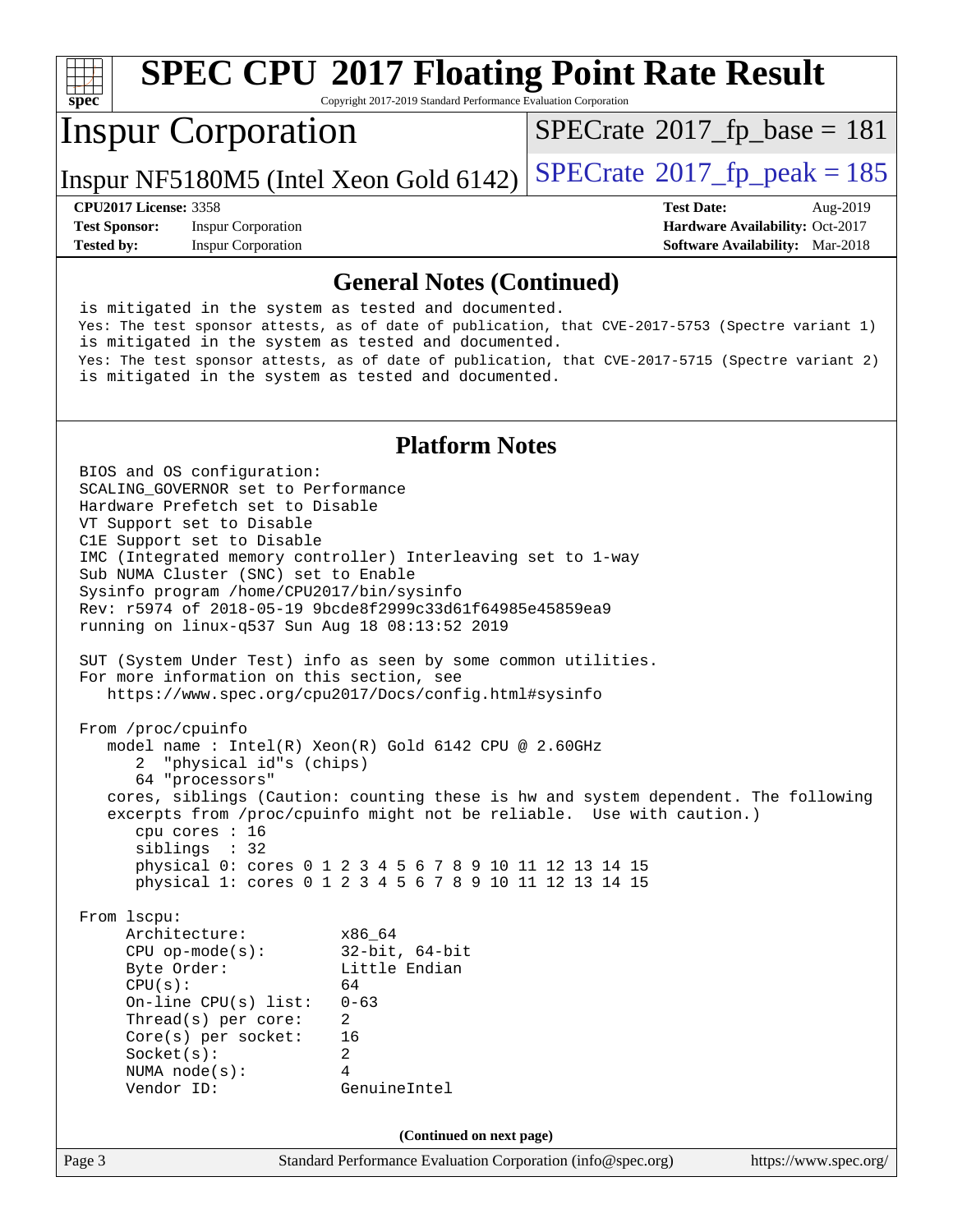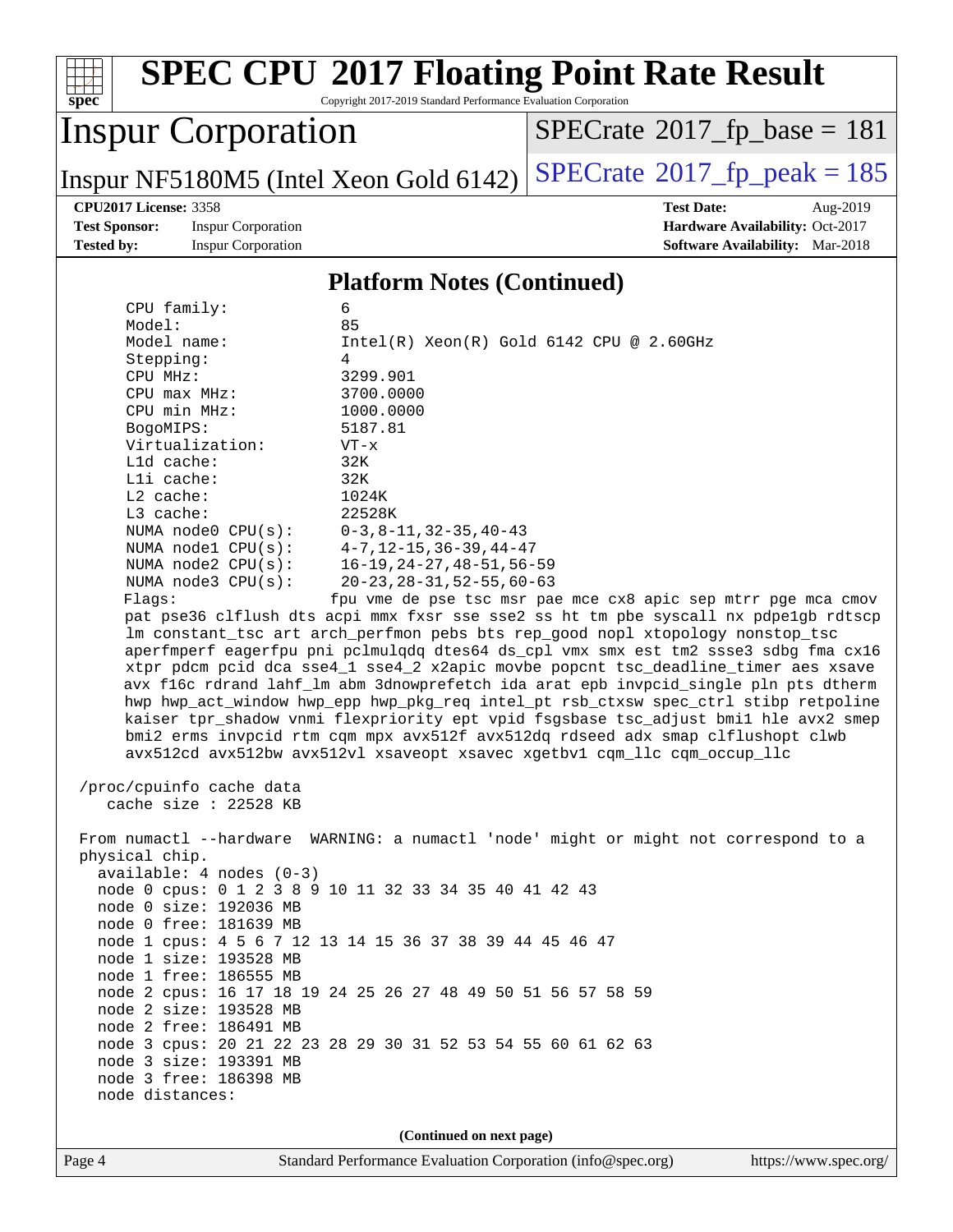| $spec^*$                                                                                                                                                                                     | <b>SPEC CPU®2017 Floating Point Rate Result</b><br>Copyright 2017-2019 Standard Performance Evaluation Corporation                                                                                                                                                                                                                                                                                                                                                                                                                                                                                                                                                |                                      |                                                                                       |
|----------------------------------------------------------------------------------------------------------------------------------------------------------------------------------------------|-------------------------------------------------------------------------------------------------------------------------------------------------------------------------------------------------------------------------------------------------------------------------------------------------------------------------------------------------------------------------------------------------------------------------------------------------------------------------------------------------------------------------------------------------------------------------------------------------------------------------------------------------------------------|--------------------------------------|---------------------------------------------------------------------------------------|
|                                                                                                                                                                                              | <b>Inspur Corporation</b>                                                                                                                                                                                                                                                                                                                                                                                                                                                                                                                                                                                                                                         | $SPECrate^{\circ}2017$ fp base = 181 |                                                                                       |
|                                                                                                                                                                                              | Inspur NF5180M5 (Intel Xeon Gold 6142)                                                                                                                                                                                                                                                                                                                                                                                                                                                                                                                                                                                                                            | $SPECTate@2017fr peak = 185$         |                                                                                       |
| <b>CPU2017 License: 3358</b><br><b>Test Sponsor:</b><br><b>Tested by:</b>                                                                                                                    | <b>Inspur Corporation</b><br><b>Inspur Corporation</b>                                                                                                                                                                                                                                                                                                                                                                                                                                                                                                                                                                                                            | <b>Test Date:</b>                    | Aug-2019<br>Hardware Availability: Oct-2017<br><b>Software Availability:</b> Mar-2018 |
|                                                                                                                                                                                              | <b>Platform Notes (Continued)</b>                                                                                                                                                                                                                                                                                                                                                                                                                                                                                                                                                                                                                                 |                                      |                                                                                       |
| node<br>$\overline{0}$<br>0 :<br>10<br>11<br>1:<br>2:<br>21<br>3:<br>21<br>From /proc/meminfo<br>MemTotal:<br>HugePages_Total:<br>Hugepagesize:<br>SuSE-release:<br>os-release:<br>ID="sles" | 2<br>3<br>$\mathbf{1}$<br>11<br>21<br>21<br>21<br>10<br>21<br>21<br>10<br>11<br>21<br>11<br>10<br>791024968 kB<br>0<br>2048 kB<br>/usr/bin/lsb_release -d<br>SUSE Linux Enterprise Server 12 SP2<br>From /etc/*release* /etc/*version*<br>SUSE Linux Enterprise Server 12 (x86_64)<br>$VERSION = 12$<br>PATCHLEVEL = 2<br># This file is deprecated and will be removed in a future service pack or release.<br># Please check /etc/os-release for details about this release.<br>NAME="SLES"<br>$VERSION = "12-SP2"$<br>VERSION_ID="12.2"<br>PRETTY_NAME="SUSE Linux Enterprise Server 12 SP2"<br>$ANSI$ _COLOR=" $0:32$ "<br>CPE_NAME="cpe:/o:suse:sles:12:sp2" |                                      |                                                                                       |
| uname $-a$ :                                                                                                                                                                                 | Linux linux-q537 4.4.120-92.70-default #1 SMP Wed Mar 14 15:59:43 UTC 2018 (52a83de)<br>x86_64 x86_64 x86_64 GNU/Linux                                                                                                                                                                                                                                                                                                                                                                                                                                                                                                                                            |                                      |                                                                                       |
|                                                                                                                                                                                              | Kernel self-reported vulnerability status:                                                                                                                                                                                                                                                                                                                                                                                                                                                                                                                                                                                                                        |                                      |                                                                                       |
|                                                                                                                                                                                              | CVE-2017-5754 (Meltdown):<br>Mitigation: PTI<br>CVE-2017-5753 (Spectre variant 1): Mitigation: __user pointer sanitization<br>CVE-2017-5715 (Spectre variant 2): Mitigation: IBRS+IBPB                                                                                                                                                                                                                                                                                                                                                                                                                                                                            |                                      |                                                                                       |
|                                                                                                                                                                                              | run-level 3 Aug 17 10:43 last=5                                                                                                                                                                                                                                                                                                                                                                                                                                                                                                                                                                                                                                   |                                      |                                                                                       |
| Filesystem<br>/dev/sdb3                                                                                                                                                                      | SPEC is set to: /home/CPU2017<br>Type Size Used Avail Use% Mounted on<br>xfs<br>407G 107G 301G 27% / home                                                                                                                                                                                                                                                                                                                                                                                                                                                                                                                                                         |                                      |                                                                                       |
|                                                                                                                                                                                              | Additional information from dmidecode follows. WARNING: Use caution when you interpret                                                                                                                                                                                                                                                                                                                                                                                                                                                                                                                                                                            |                                      |                                                                                       |
|                                                                                                                                                                                              | (Continued on next page)                                                                                                                                                                                                                                                                                                                                                                                                                                                                                                                                                                                                                                          |                                      |                                                                                       |
| Page 5                                                                                                                                                                                       | Standard Performance Evaluation Corporation (info@spec.org)                                                                                                                                                                                                                                                                                                                                                                                                                                                                                                                                                                                                       |                                      | https://www.spec.org/                                                                 |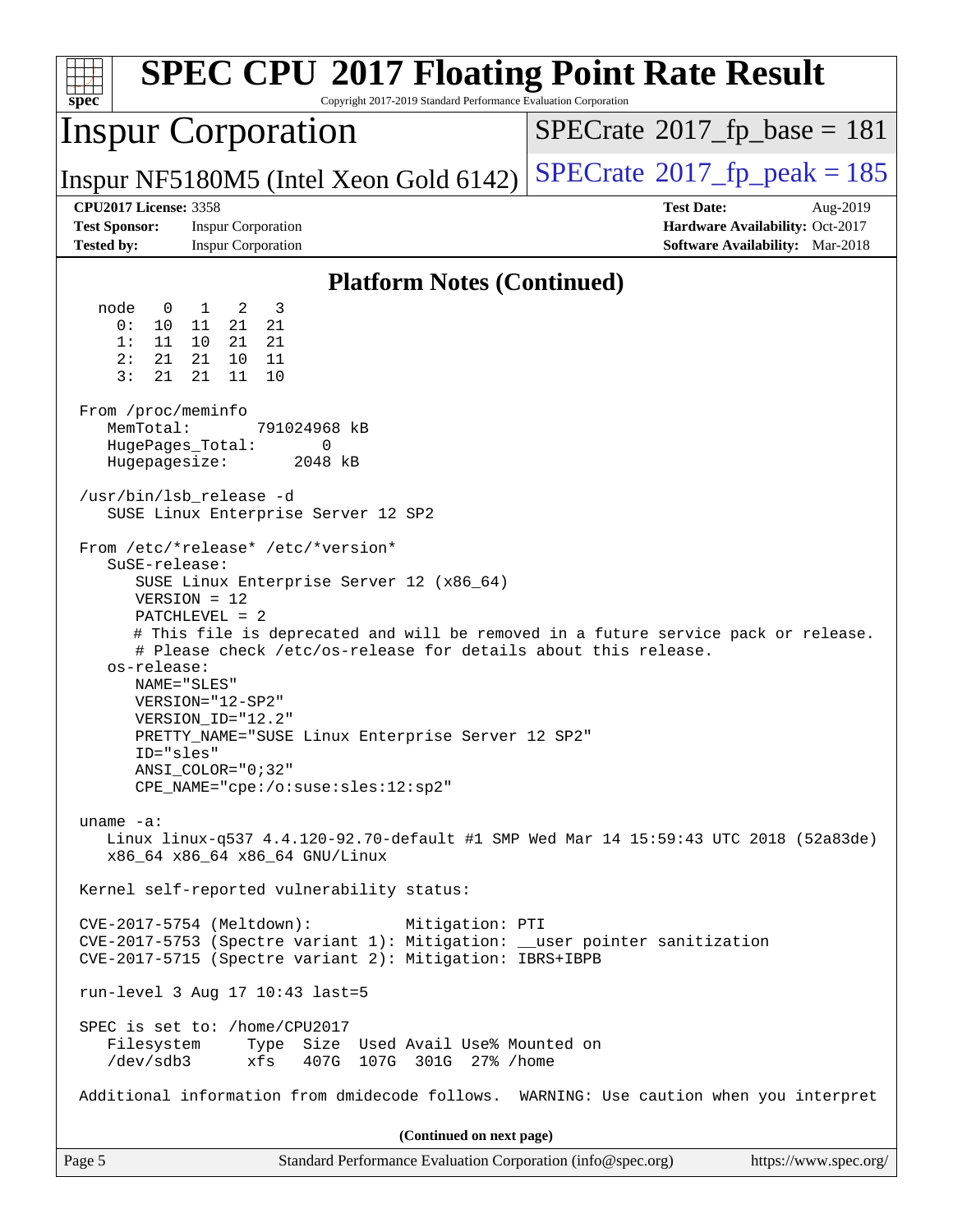| spec |  |  |  |
|------|--|--|--|

# **[SPEC CPU](http://www.spec.org/auto/cpu2017/Docs/result-fields.html#SPECCPU2017FloatingPointRateResult)[2017 Floating Point Rate Result](http://www.spec.org/auto/cpu2017/Docs/result-fields.html#SPECCPU2017FloatingPointRateResult)**

Copyright 2017-2019 Standard Performance Evaluation Corporation

## Inspur Corporation

 $SPECrate@2017_fp\_base = 181$  $SPECrate@2017_fp\_base = 181$ 

Inspur NF5180M5 (Intel Xeon Gold 6142)  $\left|$  [SPECrate](http://www.spec.org/auto/cpu2017/Docs/result-fields.html#SPECrate2017fppeak)®[2017\\_fp\\_peak = 1](http://www.spec.org/auto/cpu2017/Docs/result-fields.html#SPECrate2017fppeak)85

**[Test Sponsor:](http://www.spec.org/auto/cpu2017/Docs/result-fields.html#TestSponsor)** Inspur Corporation **[Hardware Availability:](http://www.spec.org/auto/cpu2017/Docs/result-fields.html#HardwareAvailability)** Oct-2017 **[Tested by:](http://www.spec.org/auto/cpu2017/Docs/result-fields.html#Testedby)** Inspur Corporation **[Software Availability:](http://www.spec.org/auto/cpu2017/Docs/result-fields.html#SoftwareAvailability)** Mar-2018

**[CPU2017 License:](http://www.spec.org/auto/cpu2017/Docs/result-fields.html#CPU2017License)** 3358 **[Test Date:](http://www.spec.org/auto/cpu2017/Docs/result-fields.html#TestDate)** Aug-2019

### **[Platform Notes \(Continued\)](http://www.spec.org/auto/cpu2017/Docs/result-fields.html#PlatformNotes)**

 this section. The 'dmidecode' program reads system data which is "intended to allow hardware to be accurately determined", but the intent may not be met, as there are frequent changes to hardware, firmware, and the "DMTF SMBIOS" standard. BIOS Inspur 4.0.8 10/17/2018

Memory:

24x Samsung M393A4K40CB2-CTD 32 GB 2 rank 2666

(End of data from sysinfo program)

### **[Compiler Version Notes](http://www.spec.org/auto/cpu2017/Docs/result-fields.html#CompilerVersionNotes)**

|                                                                                              | -------------------------------------                                      |  |  |  |  |  |
|----------------------------------------------------------------------------------------------|----------------------------------------------------------------------------|--|--|--|--|--|
| C                                                                                            | 519.1bm_r(base, peak) 538.imagick_r(base, peak)<br>$544.nab_r(base, peak)$ |  |  |  |  |  |
| icc (ICC) 18.0.0 20170811<br>Copyright (C) 1985-2017 Intel Corporation. All rights reserved. |                                                                            |  |  |  |  |  |
|                                                                                              |                                                                            |  |  |  |  |  |
| $C++$                                                                                        | 508.namd_r(base, peak) 510.parest_r(base, peak)                            |  |  |  |  |  |
| icpc (ICC) 18.0.0 20170811                                                                   | Copyright (C) 1985-2017 Intel Corporation. All rights reserved.            |  |  |  |  |  |
|                                                                                              |                                                                            |  |  |  |  |  |
|                                                                                              | $C++$ , C   511.povray_r(base, peak) 526.blender_r(base, peak)             |  |  |  |  |  |
| icpc (ICC) 18.0.0 20170811<br>icc (ICC) 18.0.0 20170811                                      | Copyright (C) 1985-2017 Intel Corporation. All rights reserved.            |  |  |  |  |  |
|                                                                                              | Copyright (C) 1985-2017 Intel Corporation. All rights reserved.            |  |  |  |  |  |
|                                                                                              |                                                                            |  |  |  |  |  |
|                                                                                              | $C++$ , C, Fortran   507.cactuBSSN_r(base, peak)                           |  |  |  |  |  |
| icpc (ICC) 18.0.0 20170811                                                                   |                                                                            |  |  |  |  |  |
| icc (ICC) 18.0.0 20170811                                                                    | Copyright (C) 1985-2017 Intel Corporation. All rights reserved.            |  |  |  |  |  |
| ifort (IFORT) 18.0.0 20170811                                                                | Copyright (C) 1985-2017 Intel Corporation. All rights reserved.            |  |  |  |  |  |
|                                                                                              | Copyright (C) 1985-2017 Intel Corporation. All rights reserved.            |  |  |  |  |  |
|                                                                                              |                                                                            |  |  |  |  |  |
|                                                                                              |                                                                            |  |  |  |  |  |

**(Continued on next page)**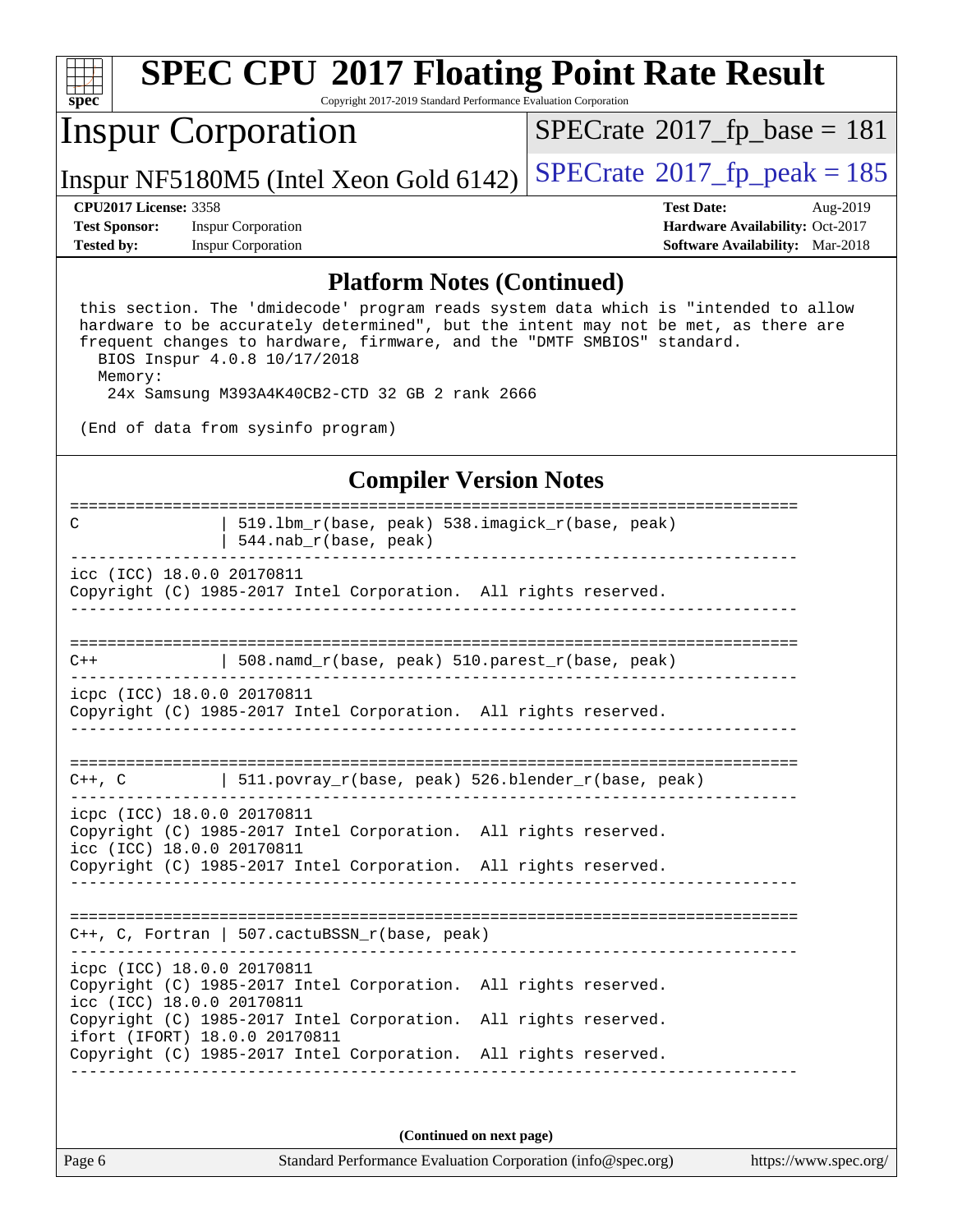| <b>Inspur Corporation</b>                                                                                                                                                                        | Copyright 2017-2019 Standard Performance Evaluation Corporation<br>$SPECrate^{\circ}2017$ fp base = 181 |
|--------------------------------------------------------------------------------------------------------------------------------------------------------------------------------------------------|---------------------------------------------------------------------------------------------------------|
| Inspur NF5180M5 (Intel Xeon Gold 6142)                                                                                                                                                           | $SPECTate$ <sup>®</sup> 2017_fp_peak = 185                                                              |
| <b>CPU2017 License: 3358</b><br><b>Test Sponsor:</b><br><b>Inspur Corporation</b><br><b>Inspur Corporation</b><br><b>Tested by:</b>                                                              | <b>Test Date:</b><br>Aug-2019<br>Hardware Availability: Oct-2017<br>Software Availability: Mar-2018     |
| <b>Compiler Version Notes (Continued)</b>                                                                                                                                                        |                                                                                                         |
| 503.bwaves_r(base, peak) 549.fotonik3d_r(base, peak)<br>Fortran<br>554.roms_r(base, peak)                                                                                                        | ==============                                                                                          |
| ifort (IFORT) 18.0.0 20170811<br>Copyright (C) 1985-2017 Intel Corporation. All rights reserved.                                                                                                 |                                                                                                         |
| Fortran, C   521.wrf_r(base, peak) 527.cam4_r(base, peak)                                                                                                                                        |                                                                                                         |
| ifort (IFORT) 18.0.0 20170811<br>Copyright (C) 1985-2017 Intel Corporation. All rights reserved.<br>icc (ICC) 18.0.0 20170811<br>Copyright (C) 1985-2017 Intel Corporation. All rights reserved. |                                                                                                         |
|                                                                                                                                                                                                  |                                                                                                         |
| <b>Base Compiler Invocation</b>                                                                                                                                                                  |                                                                                                         |
| C benchmarks:<br>icc                                                                                                                                                                             |                                                                                                         |
| $C_{++}$ benchmarks:<br>icpc                                                                                                                                                                     |                                                                                                         |
| Fortran benchmarks:<br>ifort                                                                                                                                                                     |                                                                                                         |
| Benchmarks using both Fortran and C:<br>ifort icc                                                                                                                                                |                                                                                                         |
|                                                                                                                                                                                                  |                                                                                                         |
| Benchmarks using both C and C++:<br>icpc icc                                                                                                                                                     |                                                                                                         |

 503.bwaves\_r: [-DSPEC\\_LP64](http://www.spec.org/cpu2017/results/res2019q3/cpu2017-20190819-16996.flags.html#suite_basePORTABILITY503_bwaves_r_DSPEC_LP64) 507.cactuBSSN\_r: [-DSPEC\\_LP64](http://www.spec.org/cpu2017/results/res2019q3/cpu2017-20190819-16996.flags.html#suite_basePORTABILITY507_cactuBSSN_r_DSPEC_LP64) 508.namd\_r: [-DSPEC\\_LP64](http://www.spec.org/cpu2017/results/res2019q3/cpu2017-20190819-16996.flags.html#suite_basePORTABILITY508_namd_r_DSPEC_LP64) 510.parest\_r: [-DSPEC\\_LP64](http://www.spec.org/cpu2017/results/res2019q3/cpu2017-20190819-16996.flags.html#suite_basePORTABILITY510_parest_r_DSPEC_LP64)

**(Continued on next page)**

Page 7 Standard Performance Evaluation Corporation [\(info@spec.org\)](mailto:info@spec.org) <https://www.spec.org/>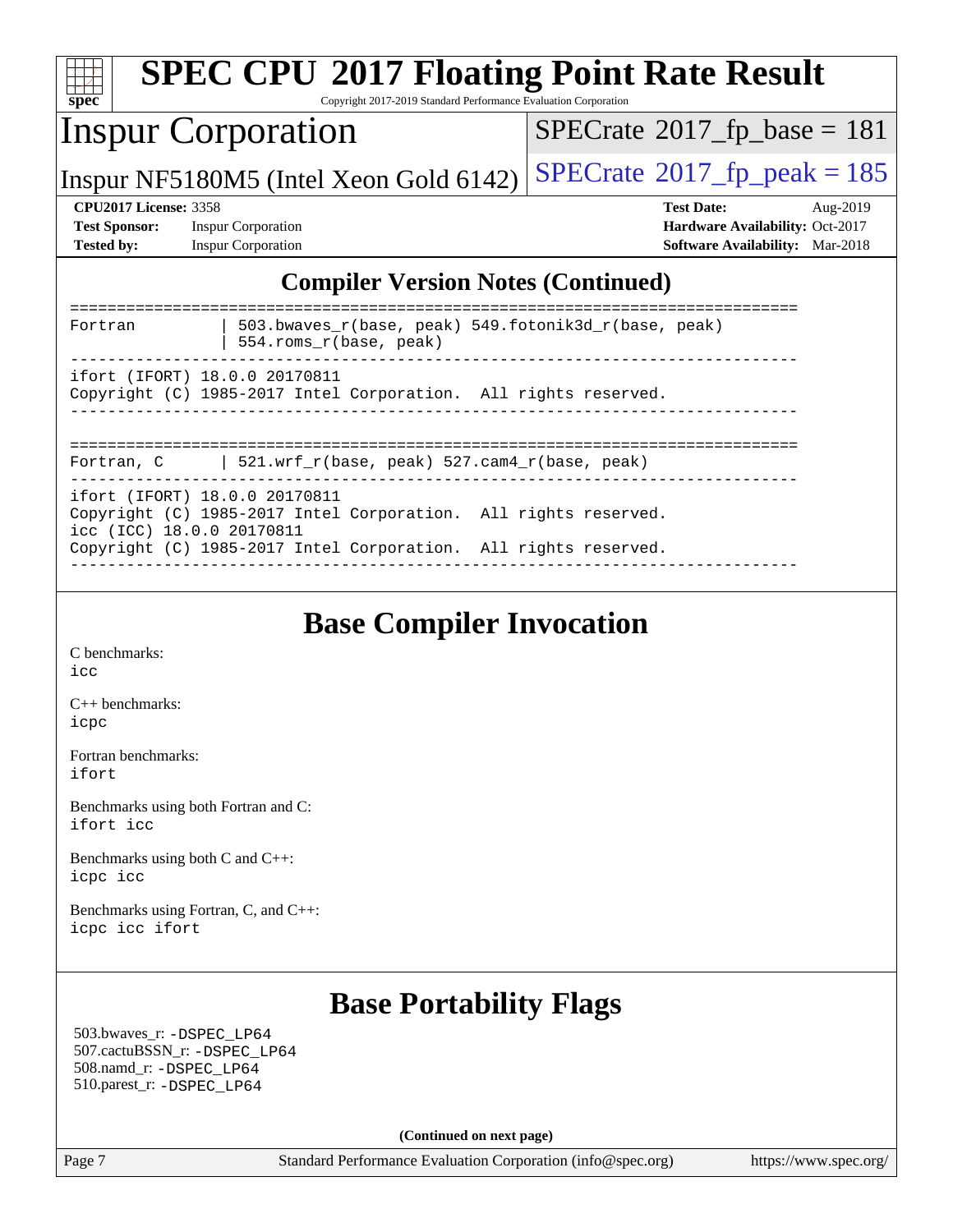

# **[SPEC CPU](http://www.spec.org/auto/cpu2017/Docs/result-fields.html#SPECCPU2017FloatingPointRateResult)[2017 Floating Point Rate Result](http://www.spec.org/auto/cpu2017/Docs/result-fields.html#SPECCPU2017FloatingPointRateResult)**

Copyright 2017-2019 Standard Performance Evaluation Corporation

## Inspur Corporation

 $SPECTate@2017_fp\_base = 181$ 

Inspur NF5180M5 (Intel Xeon Gold  $6142$ ) [SPECrate](http://www.spec.org/auto/cpu2017/Docs/result-fields.html#SPECrate2017fppeak)<sup>®</sup>[2017\\_fp\\_peak = 1](http://www.spec.org/auto/cpu2017/Docs/result-fields.html#SPECrate2017fppeak)85

**[Test Sponsor:](http://www.spec.org/auto/cpu2017/Docs/result-fields.html#TestSponsor)** Inspur Corporation **[Hardware Availability:](http://www.spec.org/auto/cpu2017/Docs/result-fields.html#HardwareAvailability)** Oct-2017

**[CPU2017 License:](http://www.spec.org/auto/cpu2017/Docs/result-fields.html#CPU2017License)** 3358 **[Test Date:](http://www.spec.org/auto/cpu2017/Docs/result-fields.html#TestDate)** Aug-2019 **[Tested by:](http://www.spec.org/auto/cpu2017/Docs/result-fields.html#Testedby)** Inspur Corporation **[Software Availability:](http://www.spec.org/auto/cpu2017/Docs/result-fields.html#SoftwareAvailability)** Mar-2018

## **[Base Portability Flags \(Continued\)](http://www.spec.org/auto/cpu2017/Docs/result-fields.html#BasePortabilityFlags)**

 511.povray\_r: [-DSPEC\\_LP64](http://www.spec.org/cpu2017/results/res2019q3/cpu2017-20190819-16996.flags.html#suite_basePORTABILITY511_povray_r_DSPEC_LP64) 519.lbm\_r: [-DSPEC\\_LP64](http://www.spec.org/cpu2017/results/res2019q3/cpu2017-20190819-16996.flags.html#suite_basePORTABILITY519_lbm_r_DSPEC_LP64) 521.wrf\_r: [-DSPEC\\_LP64](http://www.spec.org/cpu2017/results/res2019q3/cpu2017-20190819-16996.flags.html#suite_basePORTABILITY521_wrf_r_DSPEC_LP64) [-DSPEC\\_CASE\\_FLAG](http://www.spec.org/cpu2017/results/res2019q3/cpu2017-20190819-16996.flags.html#b521.wrf_r_baseCPORTABILITY_DSPEC_CASE_FLAG) [-convert big\\_endian](http://www.spec.org/cpu2017/results/res2019q3/cpu2017-20190819-16996.flags.html#user_baseFPORTABILITY521_wrf_r_convert_big_endian_c3194028bc08c63ac5d04de18c48ce6d347e4e562e8892b8bdbdc0214820426deb8554edfa529a3fb25a586e65a3d812c835984020483e7e73212c4d31a38223) 526.blender\_r: [-DSPEC\\_LP64](http://www.spec.org/cpu2017/results/res2019q3/cpu2017-20190819-16996.flags.html#suite_basePORTABILITY526_blender_r_DSPEC_LP64) [-DSPEC\\_LINUX](http://www.spec.org/cpu2017/results/res2019q3/cpu2017-20190819-16996.flags.html#b526.blender_r_baseCPORTABILITY_DSPEC_LINUX) [-funsigned-char](http://www.spec.org/cpu2017/results/res2019q3/cpu2017-20190819-16996.flags.html#user_baseCPORTABILITY526_blender_r_force_uchar_40c60f00ab013830e2dd6774aeded3ff59883ba5a1fc5fc14077f794d777847726e2a5858cbc7672e36e1b067e7e5c1d9a74f7176df07886a243d7cc18edfe67) 527.cam4\_r: [-DSPEC\\_LP64](http://www.spec.org/cpu2017/results/res2019q3/cpu2017-20190819-16996.flags.html#suite_basePORTABILITY527_cam4_r_DSPEC_LP64) [-DSPEC\\_CASE\\_FLAG](http://www.spec.org/cpu2017/results/res2019q3/cpu2017-20190819-16996.flags.html#b527.cam4_r_baseCPORTABILITY_DSPEC_CASE_FLAG) 538.imagick\_r: [-DSPEC\\_LP64](http://www.spec.org/cpu2017/results/res2019q3/cpu2017-20190819-16996.flags.html#suite_basePORTABILITY538_imagick_r_DSPEC_LP64) 544.nab\_r: [-DSPEC\\_LP64](http://www.spec.org/cpu2017/results/res2019q3/cpu2017-20190819-16996.flags.html#suite_basePORTABILITY544_nab_r_DSPEC_LP64) 549.fotonik3d\_r: [-DSPEC\\_LP64](http://www.spec.org/cpu2017/results/res2019q3/cpu2017-20190819-16996.flags.html#suite_basePORTABILITY549_fotonik3d_r_DSPEC_LP64) 554.roms\_r: [-DSPEC\\_LP64](http://www.spec.org/cpu2017/results/res2019q3/cpu2017-20190819-16996.flags.html#suite_basePORTABILITY554_roms_r_DSPEC_LP64)

## **[Base Optimization Flags](http://www.spec.org/auto/cpu2017/Docs/result-fields.html#BaseOptimizationFlags)**

[C benchmarks](http://www.spec.org/auto/cpu2017/Docs/result-fields.html#Cbenchmarks): [-xCORE-AVX2](http://www.spec.org/cpu2017/results/res2019q3/cpu2017-20190819-16996.flags.html#user_CCbase_f-xCORE-AVX2) [-ipo](http://www.spec.org/cpu2017/results/res2019q3/cpu2017-20190819-16996.flags.html#user_CCbase_f-ipo) [-O3](http://www.spec.org/cpu2017/results/res2019q3/cpu2017-20190819-16996.flags.html#user_CCbase_f-O3) [-no-prec-div](http://www.spec.org/cpu2017/results/res2019q3/cpu2017-20190819-16996.flags.html#user_CCbase_f-no-prec-div) [-qopt-prefetch](http://www.spec.org/cpu2017/results/res2019q3/cpu2017-20190819-16996.flags.html#user_CCbase_f-qopt-prefetch) [-ffinite-math-only](http://www.spec.org/cpu2017/results/res2019q3/cpu2017-20190819-16996.flags.html#user_CCbase_f_finite_math_only_cb91587bd2077682c4b38af759c288ed7c732db004271a9512da14a4f8007909a5f1427ecbf1a0fb78ff2a814402c6114ac565ca162485bbcae155b5e4258871) [-qopt-mem-layout-trans=3](http://www.spec.org/cpu2017/results/res2019q3/cpu2017-20190819-16996.flags.html#user_CCbase_f-qopt-mem-layout-trans_de80db37974c74b1f0e20d883f0b675c88c3b01e9d123adea9b28688d64333345fb62bc4a798493513fdb68f60282f9a726aa07f478b2f7113531aecce732043)  $C_{++}$  benchmarks: [-xCORE-AVX2](http://www.spec.org/cpu2017/results/res2019q3/cpu2017-20190819-16996.flags.html#user_CXXbase_f-xCORE-AVX2) [-ipo](http://www.spec.org/cpu2017/results/res2019q3/cpu2017-20190819-16996.flags.html#user_CXXbase_f-ipo) [-O3](http://www.spec.org/cpu2017/results/res2019q3/cpu2017-20190819-16996.flags.html#user_CXXbase_f-O3) [-no-prec-div](http://www.spec.org/cpu2017/results/res2019q3/cpu2017-20190819-16996.flags.html#user_CXXbase_f-no-prec-div) [-qopt-prefetch](http://www.spec.org/cpu2017/results/res2019q3/cpu2017-20190819-16996.flags.html#user_CXXbase_f-qopt-prefetch) [-ffinite-math-only](http://www.spec.org/cpu2017/results/res2019q3/cpu2017-20190819-16996.flags.html#user_CXXbase_f_finite_math_only_cb91587bd2077682c4b38af759c288ed7c732db004271a9512da14a4f8007909a5f1427ecbf1a0fb78ff2a814402c6114ac565ca162485bbcae155b5e4258871) [-qopt-mem-layout-trans=3](http://www.spec.org/cpu2017/results/res2019q3/cpu2017-20190819-16996.flags.html#user_CXXbase_f-qopt-mem-layout-trans_de80db37974c74b1f0e20d883f0b675c88c3b01e9d123adea9b28688d64333345fb62bc4a798493513fdb68f60282f9a726aa07f478b2f7113531aecce732043) [Fortran benchmarks](http://www.spec.org/auto/cpu2017/Docs/result-fields.html#Fortranbenchmarks): [-xCORE-AVX2](http://www.spec.org/cpu2017/results/res2019q3/cpu2017-20190819-16996.flags.html#user_FCbase_f-xCORE-AVX2) [-ipo](http://www.spec.org/cpu2017/results/res2019q3/cpu2017-20190819-16996.flags.html#user_FCbase_f-ipo) [-O3](http://www.spec.org/cpu2017/results/res2019q3/cpu2017-20190819-16996.flags.html#user_FCbase_f-O3) [-no-prec-div](http://www.spec.org/cpu2017/results/res2019q3/cpu2017-20190819-16996.flags.html#user_FCbase_f-no-prec-div) [-qopt-prefetch](http://www.spec.org/cpu2017/results/res2019q3/cpu2017-20190819-16996.flags.html#user_FCbase_f-qopt-prefetch) [-ffinite-math-only](http://www.spec.org/cpu2017/results/res2019q3/cpu2017-20190819-16996.flags.html#user_FCbase_f_finite_math_only_cb91587bd2077682c4b38af759c288ed7c732db004271a9512da14a4f8007909a5f1427ecbf1a0fb78ff2a814402c6114ac565ca162485bbcae155b5e4258871) [-qopt-mem-layout-trans=3](http://www.spec.org/cpu2017/results/res2019q3/cpu2017-20190819-16996.flags.html#user_FCbase_f-qopt-mem-layout-trans_de80db37974c74b1f0e20d883f0b675c88c3b01e9d123adea9b28688d64333345fb62bc4a798493513fdb68f60282f9a726aa07f478b2f7113531aecce732043) [-nostandard-realloc-lhs](http://www.spec.org/cpu2017/results/res2019q3/cpu2017-20190819-16996.flags.html#user_FCbase_f_2003_std_realloc_82b4557e90729c0f113870c07e44d33d6f5a304b4f63d4c15d2d0f1fab99f5daaed73bdb9275d9ae411527f28b936061aa8b9c8f2d63842963b95c9dd6426b8a) [-align array32byte](http://www.spec.org/cpu2017/results/res2019q3/cpu2017-20190819-16996.flags.html#user_FCbase_align_array32byte_b982fe038af199962ba9a80c053b8342c548c85b40b8e86eb3cc33dee0d7986a4af373ac2d51c3f7cf710a18d62fdce2948f201cd044323541f22fc0fffc51b6) [Benchmarks using both Fortran and C](http://www.spec.org/auto/cpu2017/Docs/result-fields.html#BenchmarksusingbothFortranandC): [-xCORE-AVX2](http://www.spec.org/cpu2017/results/res2019q3/cpu2017-20190819-16996.flags.html#user_CC_FCbase_f-xCORE-AVX2) [-ipo](http://www.spec.org/cpu2017/results/res2019q3/cpu2017-20190819-16996.flags.html#user_CC_FCbase_f-ipo) [-O3](http://www.spec.org/cpu2017/results/res2019q3/cpu2017-20190819-16996.flags.html#user_CC_FCbase_f-O3) [-no-prec-div](http://www.spec.org/cpu2017/results/res2019q3/cpu2017-20190819-16996.flags.html#user_CC_FCbase_f-no-prec-div) [-qopt-prefetch](http://www.spec.org/cpu2017/results/res2019q3/cpu2017-20190819-16996.flags.html#user_CC_FCbase_f-qopt-prefetch) [-ffinite-math-only](http://www.spec.org/cpu2017/results/res2019q3/cpu2017-20190819-16996.flags.html#user_CC_FCbase_f_finite_math_only_cb91587bd2077682c4b38af759c288ed7c732db004271a9512da14a4f8007909a5f1427ecbf1a0fb78ff2a814402c6114ac565ca162485bbcae155b5e4258871) [-qopt-mem-layout-trans=3](http://www.spec.org/cpu2017/results/res2019q3/cpu2017-20190819-16996.flags.html#user_CC_FCbase_f-qopt-mem-layout-trans_de80db37974c74b1f0e20d883f0b675c88c3b01e9d123adea9b28688d64333345fb62bc4a798493513fdb68f60282f9a726aa07f478b2f7113531aecce732043) [-nostandard-realloc-lhs](http://www.spec.org/cpu2017/results/res2019q3/cpu2017-20190819-16996.flags.html#user_CC_FCbase_f_2003_std_realloc_82b4557e90729c0f113870c07e44d33d6f5a304b4f63d4c15d2d0f1fab99f5daaed73bdb9275d9ae411527f28b936061aa8b9c8f2d63842963b95c9dd6426b8a) [-align array32byte](http://www.spec.org/cpu2017/results/res2019q3/cpu2017-20190819-16996.flags.html#user_CC_FCbase_align_array32byte_b982fe038af199962ba9a80c053b8342c548c85b40b8e86eb3cc33dee0d7986a4af373ac2d51c3f7cf710a18d62fdce2948f201cd044323541f22fc0fffc51b6) [Benchmarks using both C and C++](http://www.spec.org/auto/cpu2017/Docs/result-fields.html#BenchmarksusingbothCandCXX): [-xCORE-AVX2](http://www.spec.org/cpu2017/results/res2019q3/cpu2017-20190819-16996.flags.html#user_CC_CXXbase_f-xCORE-AVX2) [-ipo](http://www.spec.org/cpu2017/results/res2019q3/cpu2017-20190819-16996.flags.html#user_CC_CXXbase_f-ipo) [-O3](http://www.spec.org/cpu2017/results/res2019q3/cpu2017-20190819-16996.flags.html#user_CC_CXXbase_f-O3) [-no-prec-div](http://www.spec.org/cpu2017/results/res2019q3/cpu2017-20190819-16996.flags.html#user_CC_CXXbase_f-no-prec-div) [-qopt-prefetch](http://www.spec.org/cpu2017/results/res2019q3/cpu2017-20190819-16996.flags.html#user_CC_CXXbase_f-qopt-prefetch) [-ffinite-math-only](http://www.spec.org/cpu2017/results/res2019q3/cpu2017-20190819-16996.flags.html#user_CC_CXXbase_f_finite_math_only_cb91587bd2077682c4b38af759c288ed7c732db004271a9512da14a4f8007909a5f1427ecbf1a0fb78ff2a814402c6114ac565ca162485bbcae155b5e4258871) [-qopt-mem-layout-trans=3](http://www.spec.org/cpu2017/results/res2019q3/cpu2017-20190819-16996.flags.html#user_CC_CXXbase_f-qopt-mem-layout-trans_de80db37974c74b1f0e20d883f0b675c88c3b01e9d123adea9b28688d64333345fb62bc4a798493513fdb68f60282f9a726aa07f478b2f7113531aecce732043) [Benchmarks using Fortran, C, and C++:](http://www.spec.org/auto/cpu2017/Docs/result-fields.html#BenchmarksusingFortranCandCXX) [-xCORE-AVX2](http://www.spec.org/cpu2017/results/res2019q3/cpu2017-20190819-16996.flags.html#user_CC_CXX_FCbase_f-xCORE-AVX2) [-ipo](http://www.spec.org/cpu2017/results/res2019q3/cpu2017-20190819-16996.flags.html#user_CC_CXX_FCbase_f-ipo) [-O3](http://www.spec.org/cpu2017/results/res2019q3/cpu2017-20190819-16996.flags.html#user_CC_CXX_FCbase_f-O3) [-no-prec-div](http://www.spec.org/cpu2017/results/res2019q3/cpu2017-20190819-16996.flags.html#user_CC_CXX_FCbase_f-no-prec-div) [-qopt-prefetch](http://www.spec.org/cpu2017/results/res2019q3/cpu2017-20190819-16996.flags.html#user_CC_CXX_FCbase_f-qopt-prefetch) [-ffinite-math-only](http://www.spec.org/cpu2017/results/res2019q3/cpu2017-20190819-16996.flags.html#user_CC_CXX_FCbase_f_finite_math_only_cb91587bd2077682c4b38af759c288ed7c732db004271a9512da14a4f8007909a5f1427ecbf1a0fb78ff2a814402c6114ac565ca162485bbcae155b5e4258871) [-qopt-mem-layout-trans=3](http://www.spec.org/cpu2017/results/res2019q3/cpu2017-20190819-16996.flags.html#user_CC_CXX_FCbase_f-qopt-mem-layout-trans_de80db37974c74b1f0e20d883f0b675c88c3b01e9d123adea9b28688d64333345fb62bc4a798493513fdb68f60282f9a726aa07f478b2f7113531aecce732043) [-nostandard-realloc-lhs](http://www.spec.org/cpu2017/results/res2019q3/cpu2017-20190819-16996.flags.html#user_CC_CXX_FCbase_f_2003_std_realloc_82b4557e90729c0f113870c07e44d33d6f5a304b4f63d4c15d2d0f1fab99f5daaed73bdb9275d9ae411527f28b936061aa8b9c8f2d63842963b95c9dd6426b8a) [-align array32byte](http://www.spec.org/cpu2017/results/res2019q3/cpu2017-20190819-16996.flags.html#user_CC_CXX_FCbase_align_array32byte_b982fe038af199962ba9a80c053b8342c548c85b40b8e86eb3cc33dee0d7986a4af373ac2d51c3f7cf710a18d62fdce2948f201cd044323541f22fc0fffc51b6)

## **[Base Other Flags](http://www.spec.org/auto/cpu2017/Docs/result-fields.html#BaseOtherFlags)**

[C benchmarks](http://www.spec.org/auto/cpu2017/Docs/result-fields.html#Cbenchmarks):  $-m64 - std= c11$  $-m64 - std= c11$ 

**(Continued on next page)**

Page 8 Standard Performance Evaluation Corporation [\(info@spec.org\)](mailto:info@spec.org) <https://www.spec.org/>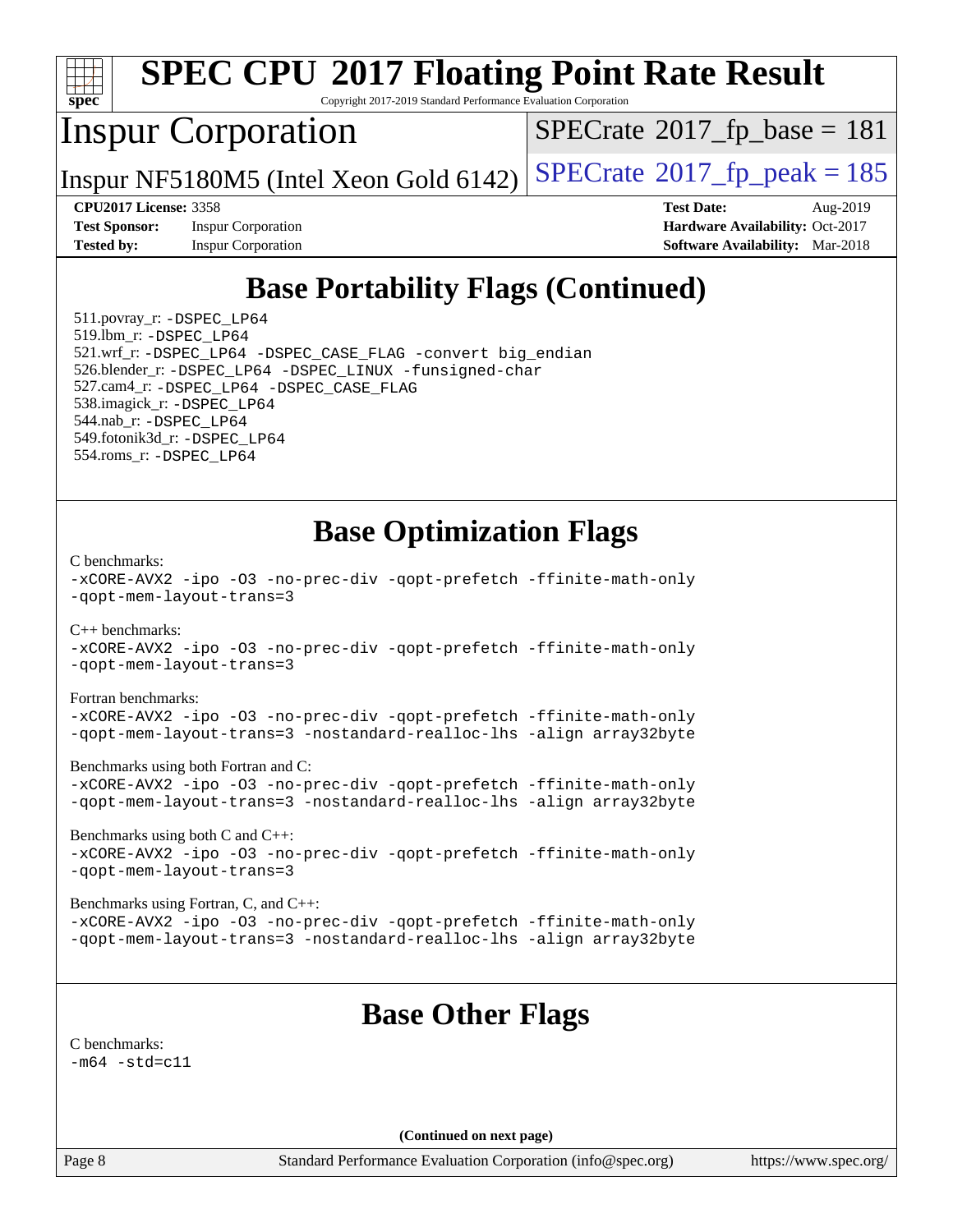| <b>SPEC CPU®2017 Floating Point Rate Result</b><br>spec<br>Copyright 2017-2019 Standard Performance Evaluation Corporation |                                        |                                              |  |  |  |  |  |
|----------------------------------------------------------------------------------------------------------------------------|----------------------------------------|----------------------------------------------|--|--|--|--|--|
|                                                                                                                            | <b>Inspur Corporation</b>              | $SPECrate^{\circ}2017$ _fp_base = 181        |  |  |  |  |  |
|                                                                                                                            | Inspur NF5180M5 (Intel Xeon Gold 6142) | $SPECrate^{\circledcirc}2017_fp\_peak = 185$ |  |  |  |  |  |
| <b>CPU2017 License: 3358</b>                                                                                               |                                        | <b>Test Date:</b><br>Aug-2019                |  |  |  |  |  |
| <b>Test Sponsor:</b>                                                                                                       | <b>Inspur Corporation</b>              | Hardware Availability: Oct-2017              |  |  |  |  |  |
| <b>Tested by:</b>                                                                                                          | <b>Inspur Corporation</b>              | <b>Software Availability:</b> Mar-2018       |  |  |  |  |  |
| $C_{++}$ benchmarks:<br>$-m64$                                                                                             | <b>Base Other Flags (Continued)</b>    |                                              |  |  |  |  |  |

[Fortran benchmarks](http://www.spec.org/auto/cpu2017/Docs/result-fields.html#Fortranbenchmarks): [-m64](http://www.spec.org/cpu2017/results/res2019q3/cpu2017-20190819-16996.flags.html#user_FCbase_intel_intel64_18.0_af43caccfc8ded86e7699f2159af6efc7655f51387b94da716254467f3c01020a5059329e2569e4053f409e7c9202a7efc638f7a6d1ffb3f52dea4a3e31d82ab)

[Benchmarks using both Fortran and C](http://www.spec.org/auto/cpu2017/Docs/result-fields.html#BenchmarksusingbothFortranandC): [-m64](http://www.spec.org/cpu2017/results/res2019q3/cpu2017-20190819-16996.flags.html#user_CC_FCbase_intel_intel64_18.0_af43caccfc8ded86e7699f2159af6efc7655f51387b94da716254467f3c01020a5059329e2569e4053f409e7c9202a7efc638f7a6d1ffb3f52dea4a3e31d82ab) [-std=c11](http://www.spec.org/cpu2017/results/res2019q3/cpu2017-20190819-16996.flags.html#user_CC_FCbase_intel_compiler_c11_mode_0e1c27790398a4642dfca32ffe6c27b5796f9c2d2676156f2e42c9c44eaad0c049b1cdb667a270c34d979996257aeb8fc440bfb01818dbc9357bd9d174cb8524)

[Benchmarks using both C and C++](http://www.spec.org/auto/cpu2017/Docs/result-fields.html#BenchmarksusingbothCandCXX): [-m64](http://www.spec.org/cpu2017/results/res2019q3/cpu2017-20190819-16996.flags.html#user_CC_CXXbase_intel_intel64_18.0_af43caccfc8ded86e7699f2159af6efc7655f51387b94da716254467f3c01020a5059329e2569e4053f409e7c9202a7efc638f7a6d1ffb3f52dea4a3e31d82ab) [-std=c11](http://www.spec.org/cpu2017/results/res2019q3/cpu2017-20190819-16996.flags.html#user_CC_CXXbase_intel_compiler_c11_mode_0e1c27790398a4642dfca32ffe6c27b5796f9c2d2676156f2e42c9c44eaad0c049b1cdb667a270c34d979996257aeb8fc440bfb01818dbc9357bd9d174cb8524)

[Benchmarks using Fortran, C, and C++:](http://www.spec.org/auto/cpu2017/Docs/result-fields.html#BenchmarksusingFortranCandCXX)  $-m64$   $-std=cl1$ 

### **[Peak Compiler Invocation](http://www.spec.org/auto/cpu2017/Docs/result-fields.html#PeakCompilerInvocation)**

[C benchmarks](http://www.spec.org/auto/cpu2017/Docs/result-fields.html#Cbenchmarks): [icc](http://www.spec.org/cpu2017/results/res2019q3/cpu2017-20190819-16996.flags.html#user_CCpeak_intel_icc_18.0_66fc1ee009f7361af1fbd72ca7dcefbb700085f36577c54f309893dd4ec40d12360134090235512931783d35fd58c0460139e722d5067c5574d8eaf2b3e37e92)

[C++ benchmarks:](http://www.spec.org/auto/cpu2017/Docs/result-fields.html#CXXbenchmarks) [icpc](http://www.spec.org/cpu2017/results/res2019q3/cpu2017-20190819-16996.flags.html#user_CXXpeak_intel_icpc_18.0_c510b6838c7f56d33e37e94d029a35b4a7bccf4766a728ee175e80a419847e808290a9b78be685c44ab727ea267ec2f070ec5dc83b407c0218cded6866a35d07)

[Fortran benchmarks](http://www.spec.org/auto/cpu2017/Docs/result-fields.html#Fortranbenchmarks): [ifort](http://www.spec.org/cpu2017/results/res2019q3/cpu2017-20190819-16996.flags.html#user_FCpeak_intel_ifort_18.0_8111460550e3ca792625aed983ce982f94888b8b503583aa7ba2b8303487b4d8a21a13e7191a45c5fd58ff318f48f9492884d4413fa793fd88dd292cad7027ca)

[Benchmarks using both Fortran and C](http://www.spec.org/auto/cpu2017/Docs/result-fields.html#BenchmarksusingbothFortranandC): [ifort](http://www.spec.org/cpu2017/results/res2019q3/cpu2017-20190819-16996.flags.html#user_CC_FCpeak_intel_ifort_18.0_8111460550e3ca792625aed983ce982f94888b8b503583aa7ba2b8303487b4d8a21a13e7191a45c5fd58ff318f48f9492884d4413fa793fd88dd292cad7027ca) [icc](http://www.spec.org/cpu2017/results/res2019q3/cpu2017-20190819-16996.flags.html#user_CC_FCpeak_intel_icc_18.0_66fc1ee009f7361af1fbd72ca7dcefbb700085f36577c54f309893dd4ec40d12360134090235512931783d35fd58c0460139e722d5067c5574d8eaf2b3e37e92)

[Benchmarks using both C and C++](http://www.spec.org/auto/cpu2017/Docs/result-fields.html#BenchmarksusingbothCandCXX): [icpc](http://www.spec.org/cpu2017/results/res2019q3/cpu2017-20190819-16996.flags.html#user_CC_CXXpeak_intel_icpc_18.0_c510b6838c7f56d33e37e94d029a35b4a7bccf4766a728ee175e80a419847e808290a9b78be685c44ab727ea267ec2f070ec5dc83b407c0218cded6866a35d07) [icc](http://www.spec.org/cpu2017/results/res2019q3/cpu2017-20190819-16996.flags.html#user_CC_CXXpeak_intel_icc_18.0_66fc1ee009f7361af1fbd72ca7dcefbb700085f36577c54f309893dd4ec40d12360134090235512931783d35fd58c0460139e722d5067c5574d8eaf2b3e37e92)

[Benchmarks using Fortran, C, and C++:](http://www.spec.org/auto/cpu2017/Docs/result-fields.html#BenchmarksusingFortranCandCXX) [icpc](http://www.spec.org/cpu2017/results/res2019q3/cpu2017-20190819-16996.flags.html#user_CC_CXX_FCpeak_intel_icpc_18.0_c510b6838c7f56d33e37e94d029a35b4a7bccf4766a728ee175e80a419847e808290a9b78be685c44ab727ea267ec2f070ec5dc83b407c0218cded6866a35d07) [icc](http://www.spec.org/cpu2017/results/res2019q3/cpu2017-20190819-16996.flags.html#user_CC_CXX_FCpeak_intel_icc_18.0_66fc1ee009f7361af1fbd72ca7dcefbb700085f36577c54f309893dd4ec40d12360134090235512931783d35fd58c0460139e722d5067c5574d8eaf2b3e37e92) [ifort](http://www.spec.org/cpu2017/results/res2019q3/cpu2017-20190819-16996.flags.html#user_CC_CXX_FCpeak_intel_ifort_18.0_8111460550e3ca792625aed983ce982f94888b8b503583aa7ba2b8303487b4d8a21a13e7191a45c5fd58ff318f48f9492884d4413fa793fd88dd292cad7027ca)

## **[Peak Portability Flags](http://www.spec.org/auto/cpu2017/Docs/result-fields.html#PeakPortabilityFlags)**

Same as Base Portability Flags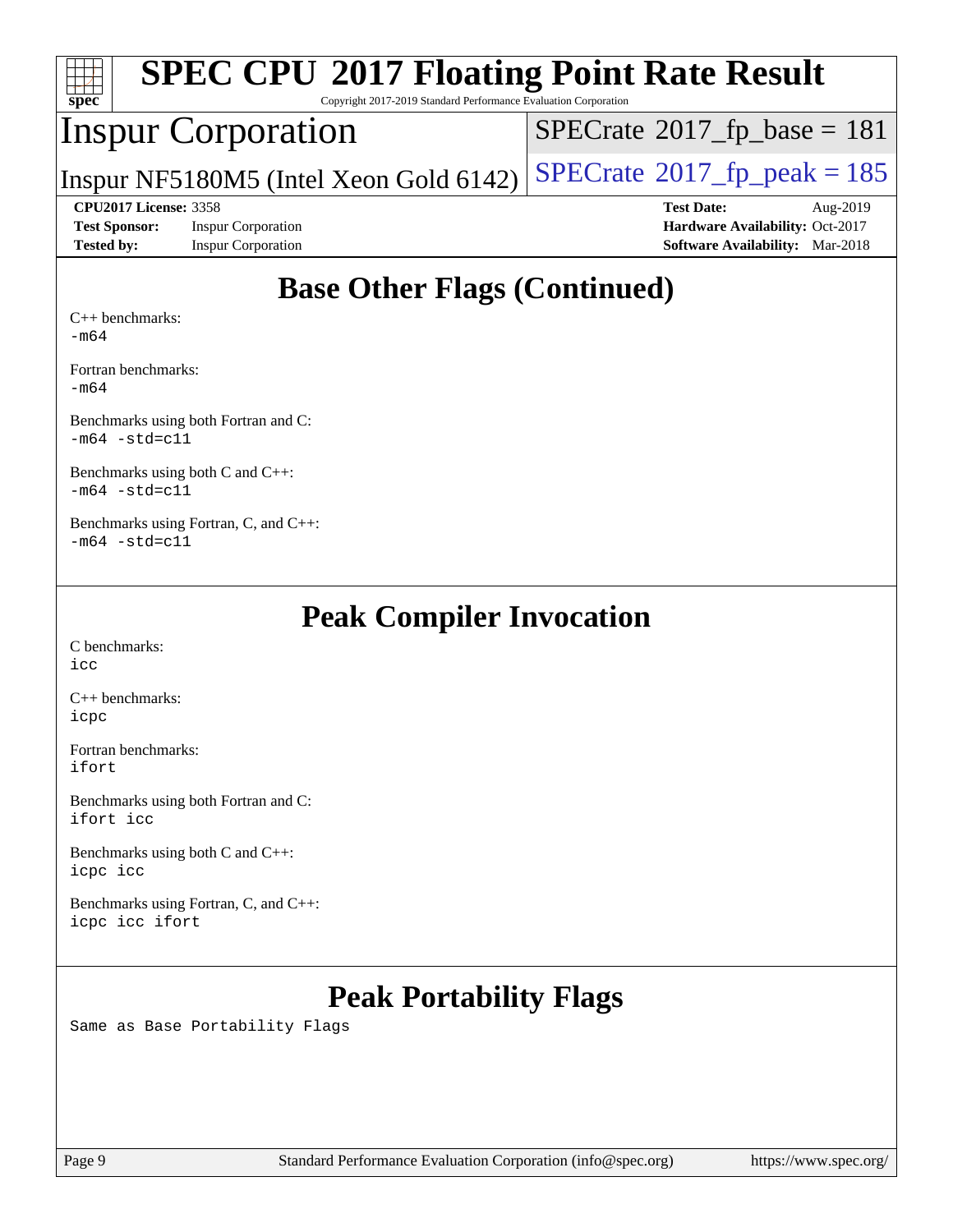| <b>SPEC CPU®2017 Floating Point Rate Result</b><br>spec <sup>®</sup><br>Copyright 2017-2019 Standard Performance Evaluation Corporation                                                                                    |                                                                                                            |  |  |  |  |  |
|----------------------------------------------------------------------------------------------------------------------------------------------------------------------------------------------------------------------------|------------------------------------------------------------------------------------------------------------|--|--|--|--|--|
| <b>Inspur Corporation</b>                                                                                                                                                                                                  | $SPECrate^{\circ}2017$ fp base = 181                                                                       |  |  |  |  |  |
| Inspur NF5180M5 (Intel Xeon Gold 6142)                                                                                                                                                                                     | $SPECTate@2017_fp\_peak = 185$                                                                             |  |  |  |  |  |
| <b>CPU2017 License: 3358</b><br><b>Test Sponsor:</b><br><b>Inspur Corporation</b><br><b>Tested by:</b><br><b>Inspur Corporation</b>                                                                                        | <b>Test Date:</b><br>Aug-2019<br>Hardware Availability: Oct-2017<br><b>Software Availability:</b> Mar-2018 |  |  |  |  |  |
| <b>Peak Optimization Flags</b>                                                                                                                                                                                             |                                                                                                            |  |  |  |  |  |
| C benchmarks:                                                                                                                                                                                                              |                                                                                                            |  |  |  |  |  |
| $519$ .lbm_r: -prof-gen(pass 1) -prof-use(pass 2) -ipo -xCORE-AVX2 -03<br>-no-prec-div -qopt-prefetch -ffinite-math-only<br>-qopt-mem-layout-trans=3                                                                       |                                                                                                            |  |  |  |  |  |
| 538.imagick_r: -xCORE-AVX2 -ipo -03 -no-prec-div -qopt-prefetch<br>-ffinite-math-only -qopt-mem-layout-trans=3                                                                                                             |                                                                                                            |  |  |  |  |  |
| 544.nab_r: Same as 519.1bm_r                                                                                                                                                                                               |                                                                                                            |  |  |  |  |  |
| $C_{++}$ benchmarks:<br>$-prof-gen(pass 1) -prof-use(pass 2) -ipo -xCORE-AVX2 -O3$<br>-no-prec-div -qopt-prefetch -ffinite-math-only<br>-qopt-mem-layout-trans=3                                                           |                                                                                                            |  |  |  |  |  |
| Fortran benchmarks:                                                                                                                                                                                                        |                                                                                                            |  |  |  |  |  |
| 503.bwaves_r:-xCORE-AVX2 -ipo -03 -no-prec-div -qopt-prefetch<br>-ffinite-math-only -qopt-mem-layout-trans=3<br>-nostandard-realloc-lhs -align array32byte                                                                 |                                                                                                            |  |  |  |  |  |
| 549.fotonik3d_r: Same as 503.bwaves_r                                                                                                                                                                                      |                                                                                                            |  |  |  |  |  |
| 554.roms_r:-prof-gen(pass 1) -prof-use(pass 2) -ipo -xCORE-AVX2 -03<br>-no-prec-div -qopt-prefetch -ffinite-math-only<br>-qopt-mem-layout-trans=3 -nostandard-realloc-lhs<br>-align array32byte                            |                                                                                                            |  |  |  |  |  |
| Benchmarks using both Fortran and C:<br>-prof-gen(pass 1) -prof-use(pass 2) -ipo -xCORE-AVX2 -03<br>-no-prec-div -qopt-prefetch -ffinite-math-only<br>-qopt-mem-layout-trans=3 -nostandard-realloc-lhs -align array32byte  |                                                                                                            |  |  |  |  |  |
| Benchmarks using both C and C++:<br>-prof-gen(pass 1) -prof-use(pass 2) -ipo -xCORE-AVX2 -03<br>-no-prec-div -qopt-prefetch -ffinite-math-only<br>-qopt-mem-layout-trans=3                                                 |                                                                                                            |  |  |  |  |  |
| Benchmarks using Fortran, C, and C++:<br>-prof-gen(pass 1) -prof-use(pass 2) -ipo -xCORE-AVX2 -03<br>-no-prec-div -qopt-prefetch -ffinite-math-only<br>-qopt-mem-layout-trans=3 -nostandard-realloc-lhs -align array32byte |                                                                                                            |  |  |  |  |  |
|                                                                                                                                                                                                                            |                                                                                                            |  |  |  |  |  |